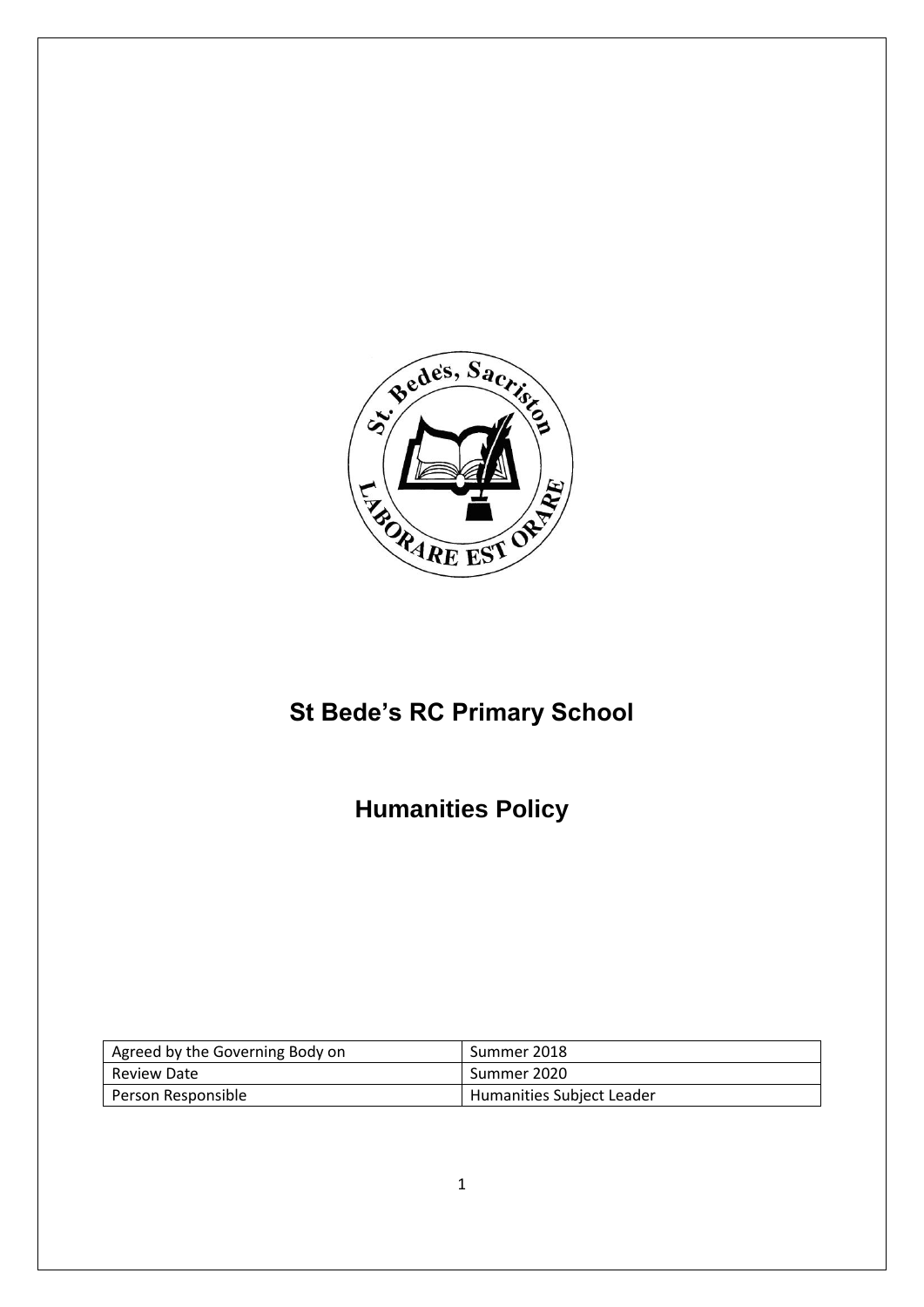# **PURPOSE**

All pupils in our school are entitled to receive a broad experience in the Humanities. Geography and History will feature significantly in many of the topics taught in school. A high-quality history education will help pupils gain a coherent knowledge and understanding of Britain's past and that of the wider world. A high-quality geography education should inspire in pupils a curiosity and fascination about the world and its people that will remain with them for the rest of their lives.

# **AIMS**

To fulfil the requirements of the National Curriculum in Geography and History.

To develop an understanding and interpretation of the local, national and global history.

 To develop a sense of time and understanding of history in its chronological setting and to help pupils to develop geographical knowledge and understanding.

 To develop practical skills of first and second hand investigations and research and introduce pupils to the process of geographical enquiry.

To develop an interest and enthusiasm for the study of the past.

 To enable pupils to recognise that Geography is the study of people and places and the interaction between them and develop an awareness that the past has lessons for the present and future.

 To build and use a wide range of geographical vocabulary and relate this to English Language as a whole.

To integrate fieldwork / trips as an important part of the enquiry process.

 To help pupils deal, openly and sensitively, with issues of environmental change and sustainable development.

To use a variety of resources, including ICT to develop teaching and learning.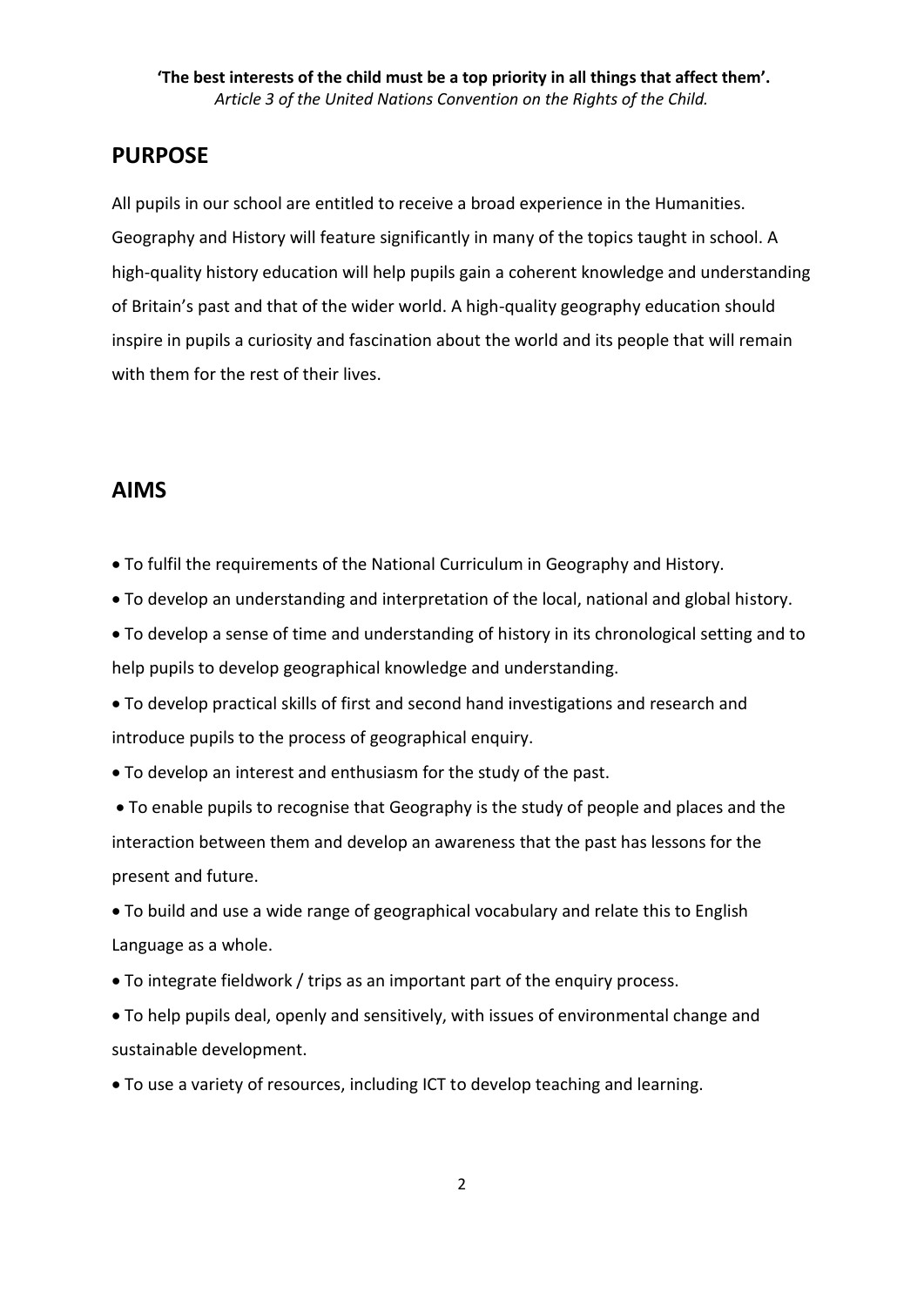#### **THE NATIONAL CURRICULUM THEMES AND BREADTH OF STUDY**

The requirements and content of the National Curriculum form the starting point for the teaching of Geography and History in the school.

The Geography Attainment Target is divided into five areas:

- Locational Knowledge
- Knowledge and understanding of human and physical geography
- Following directions and maps
- Geographical enquiry and investigation
- Map Making

The History Attainment Target is divided into five areas:

- Chronological understanding
- Knowledge and understanding of events, people and changes in the past
- Historical interpretation
- Historical enquiry
- Organisation and communication

# **GEOGRAPHY**

Teaching should ensure that geographical enquiry skills are used when developing knowledge and understanding of places, patterns, processes, environmental change and sustainable development.

The National Curriculum for Geography aims to ensure that all pupils: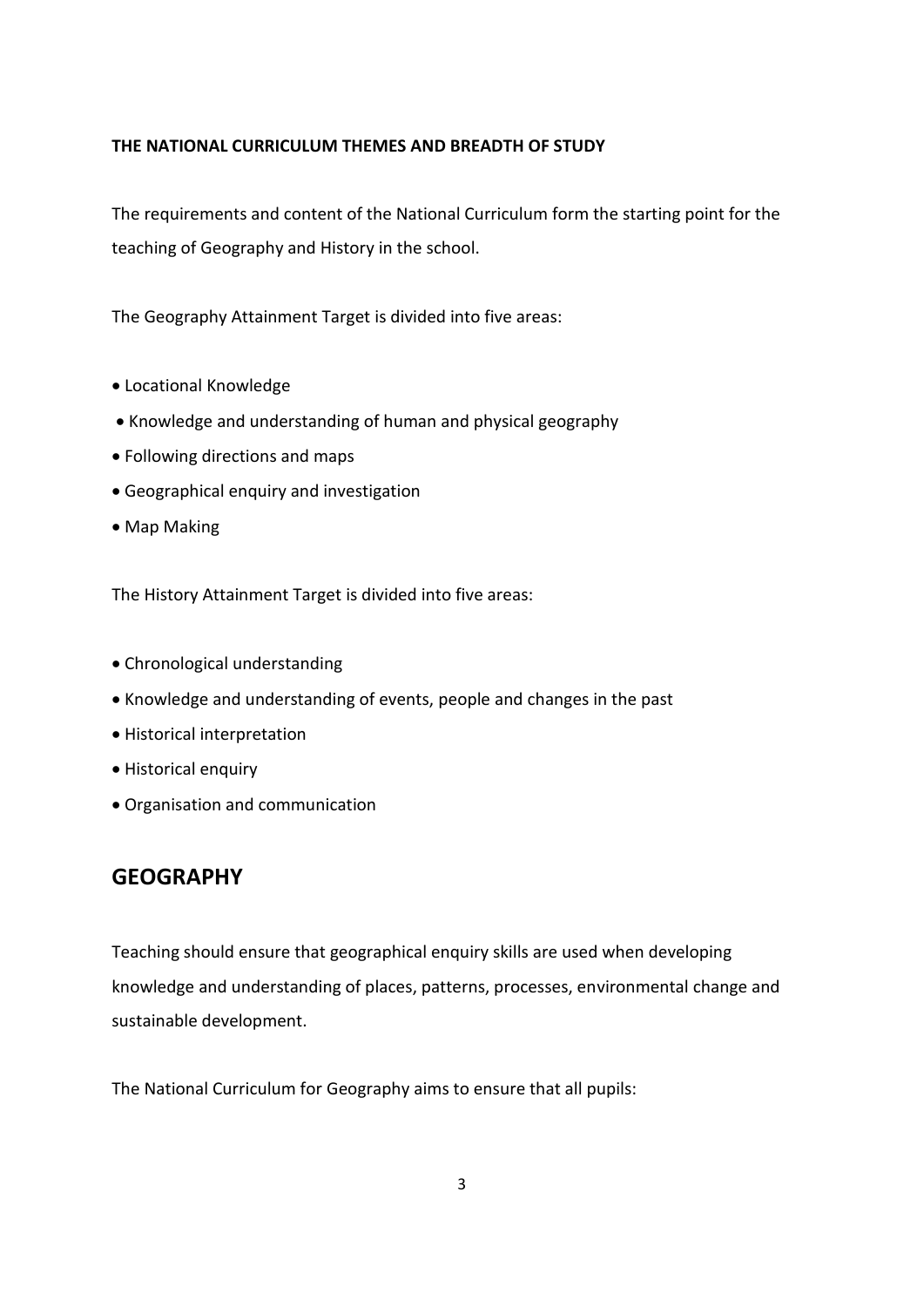Develop contextual knowledge of the location of globally significant places – both terrestrial and marine – including their defining physical and human characteristics and how these provide a geographical context for understanding the actions of processes.

 Understand the processes that give rise to key physical and human geographical features of the world, how these are interdependent and how they bring about spatial variation and change over time. Are competent in the geographical skills needed to:

 Collect, analyse and communicate with a range of data gathered through experiences of fieldwork that deepen their understanding of geographical processes.

 Interpret a range of sources of geographical information, including maps, diagrams, globes, aerial photographs and geographical Information Systems (GIS), as well as communicate geographical information in a variety of ways, including through maps, numerical and quantitative skills and writing at length.

### **HISTORY**

The National Curriculum for History aims to ensure that all pupils:

Know and understand the history of these islands as a coherent, chronological narrative, from the earliest times to the present day: how people's lives have shaped this nation and how Britain has influenced and been influenced by the wider world.

 Know and understand significant aspects of the history of the wider world: the nature of ancient civilisations; the expansion and dissolution of empires; characteristic features of past non-European societies; achievements and follies of mankind. Be able to compare these to modern day Britain.

 Gain and deploy a historically grounded understanding of abstract terms such as 'empire', 'civilisation', 'parliament' and 'peasantry'.

 Understand historical concepts such as continuity and change, cause and consequence, similarity, difference and significance, and use them to make connections, draw contrasts, analyse trends, frame historically-valid questions and create their own structured accounts, including written narratives and analyses.

 Understand the methods of historical enquiry, including how evidence is used rigorously to make historical claims, and discern how and why contrasting arguments and interpretations of the past have been constructed.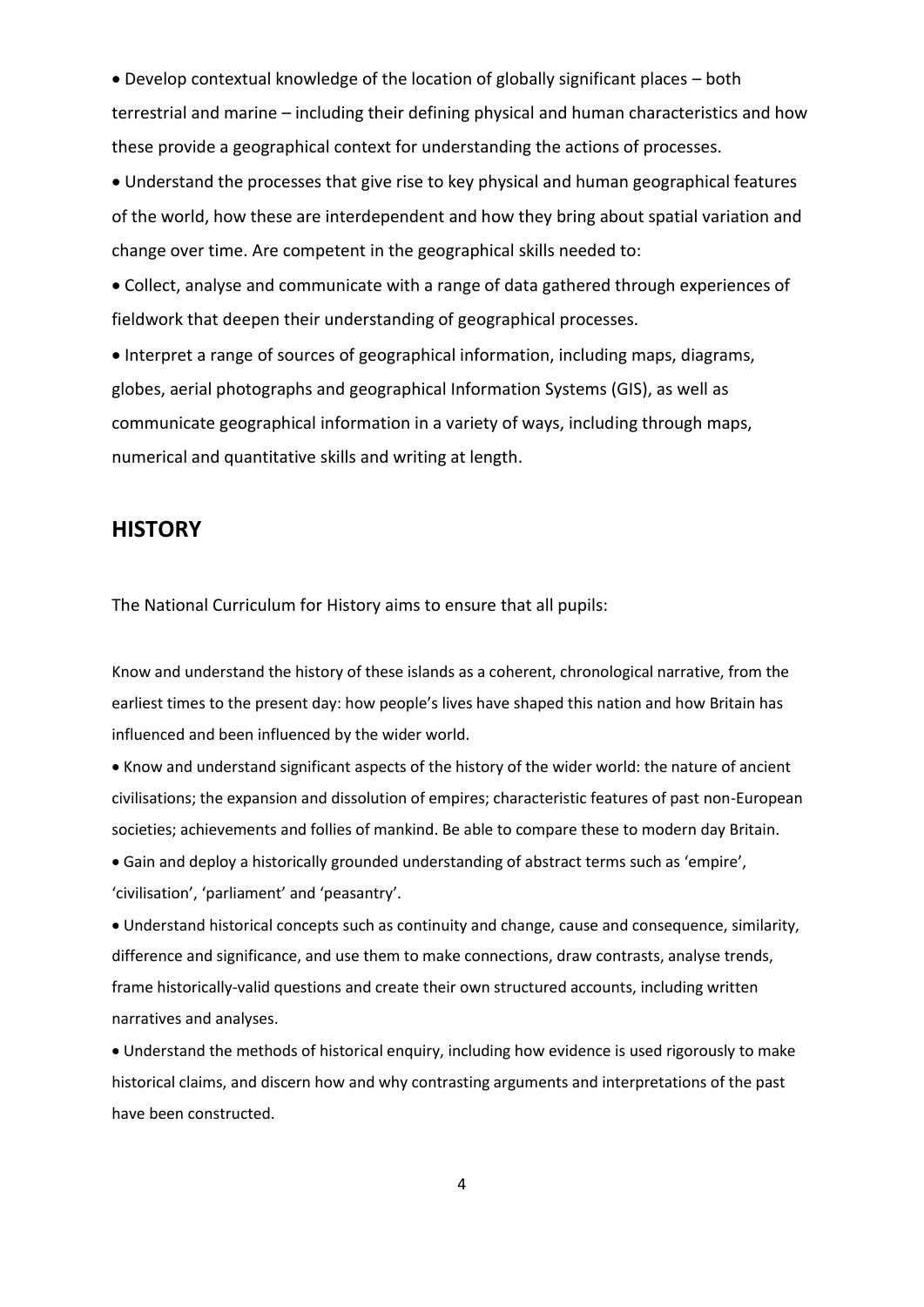Gain historical perspective by placing their growing knowledge into different contexts, understanding the connections between local, regional, national and international history; between cultural, economic, military, political, religious and social history; and between short and long-term timescales.

#### **LEARNING EXPERIENCES**

Children will be given a wide range of experiences, many of which are ongoing and developmental, appropriate to their levels of development.

These will include:

- Sequencing events and developing a sense of chronology
- Knowledge of causes and effects of events
- Knowledge and understanding of events, people and changes in the past
- Identification of differences and similarities between periods
- The understanding that historical events can have different interpretations
- The examination of primary and secondary sources
- Communicating knowledge and understanding they have acquired
- Visits to the locality, museums etc

First hand experiences should be at the heart of work in Humanities. These experiences will be varied and might include working outside the classroom, visits to sites of geographical and historical interest and using and handling objects, photographs and other sources of evidence and information. Due consideration will be given to SAFETY when planning fieldwork, risk assessments will be carried out by the lead teachers 2 weeks before a visit.

#### **PLANNING FOR HUMANITIES**

Geography and History are planned into our topics for Key Stages 1 and 2 - sometimes as the main focus of the topic. The Humanities Curriculum will be spread uniformly through a week, term, and year, with an adequate amount of time allocated to Geography and History over the two key stages. A balance between the History and Geography components of the Humanities Curriculum will be achieved through careful key stage planning. Continuity and progression in each key stage will be achieved through the gradual extension of skills, concepts and content in topic planning.